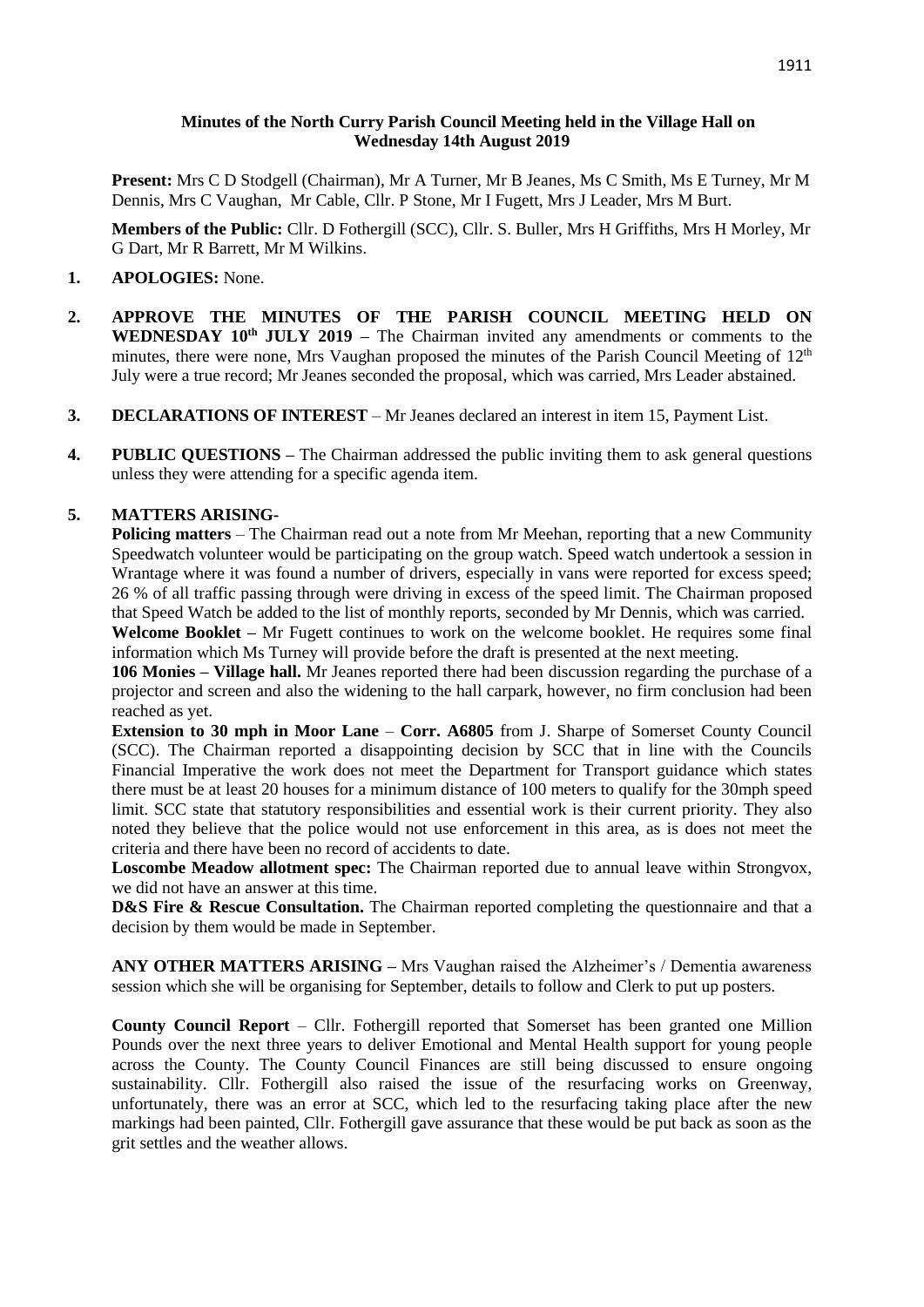**6. APPLICATIONS FOR COMMENT BY NORTH CURRY PARISH COUNCIL** *24/19/0026 – ERECTION OF GARAGE/STORAGE BUILDING ADJACENT TO PADDOCK AT MANOR FARM, STOKE ROAD, NORTH CURRY -* Mr Turner, having visited the property with Mrs Vaughan explained the application and the intentional use of the building. Following some discussion over the future use of the building, Cllr. Stone proposed we support the application, with Mr Turner adding that this is providing the existing boundary hedge and trees are retained, seconded by Mr Cable which was carried.

*24/19/0028/LB - CONVERSION OF GARAGE TO ANCILLARY ACCOMMODATION AT WEAVERS BARN, WEAVERS BARN LANE, WRANTAGE* **-** Mr Turner and Mr Jeanes had visited the site when the initial planning application had been submitted. Mr Turner explained that this was then been retracted and had been reallocated as a Listed Building application. He went on to explain that this was a holiday let, which, following a change of use application had now been accepted as residential use, and the plans were alterations to the interior with the only visible changes being additional skylights. After discussion, Mr Turner proposed we support the application provided it meets with the conservation officers guidelines; The Chairman seconded this, which was carried.

As a footnote, the Chairman asked Mr Turner if he would like to report on the outcome of application 24/19/0021 Erection of bungalow on land to rear of 16 Town Farm, North Curry which was discussed at Deane House. Mr Turner summarised the hearing and explained that this had been deferred to 22nd August due to some lack of information.

- **7. TO DISCUSS PROPOSAL FROM R. ALFORD OF STRONGVOX – Corr. A6807** R. Alford. Strongvox. The Chairman read out the letter, which was concerned with the points of the footpath, street lighting funds that had not been made to the PC and a dowry for the allotments. The letter made comments relating to support from to Cllr. Fothergill and his officers. Cllr. Fothergill clarified that he does not have officers and is not in a position to instruct the Council as suggested in the letter. After much discussion on what the letter was actually requesting, the Chairman proposed that the Clerk write back to Strongvox explaining the situation and requesting a reissue of the letter so it is clear why the funds being offered.
- **8. SWT COUNCIL STATEMENT OF COMMUNITY INVOLVEMENT CONSULTATION –** Corr. A6808 S. Pritchard., SWT Council and Mr D Walker. The Chairman read the email, which had been sent to the Councillors prior to the meeting explaining that Mr Walker had reviewed this on behalf of the PC and suggested no involvement was needed until the next stage. However, she proposed that we forward the draft letter as is to Highways England; this was seconded by Mr Fugett, which was carried.
- **9. TO CONSIDER THE REQUEST FROM RESIDENTS TO CONSIDER THE COST OF PATHWAY MAINTENANCE FROM LOSCOMBE MEADOW TO GREENWAY –** The Manor Lawns Management Company (MLMC) are responsible for the upkeep of the Loscombe Meadow Development, including the pathway to Nine Acre Lane, The Chairman explained they have requested financial help as the path benefits not just the residents of Loscombe Meadow, but the wider community in the Parish. Cllr. Stone had prepared a report, which was sent to all Cllrs. prior to the meeting. There was some discussion on the ownership of the path. A parishioner and member of the management committee, Mr Wilkins said Strongvox had written confirming they had no responsibility for the path leaving the ownership unknown – further discussion lead to a request for the Clark to contact Mrs De Silva who is believed to own the land before a decision is made as to payment for its upkeep.
- **10. A.) TO DISCUSS AND APPROVE DECISION ON LETTER FROM RH TRUST REGARDING SCHOOL CIL MONIES – Corr. A6809.** J. Abbott, RH Trust. The Chairman reminded the Cllrs. of the visit to Mr Abbott, Richard Huish Trust made by the Clerk and herself,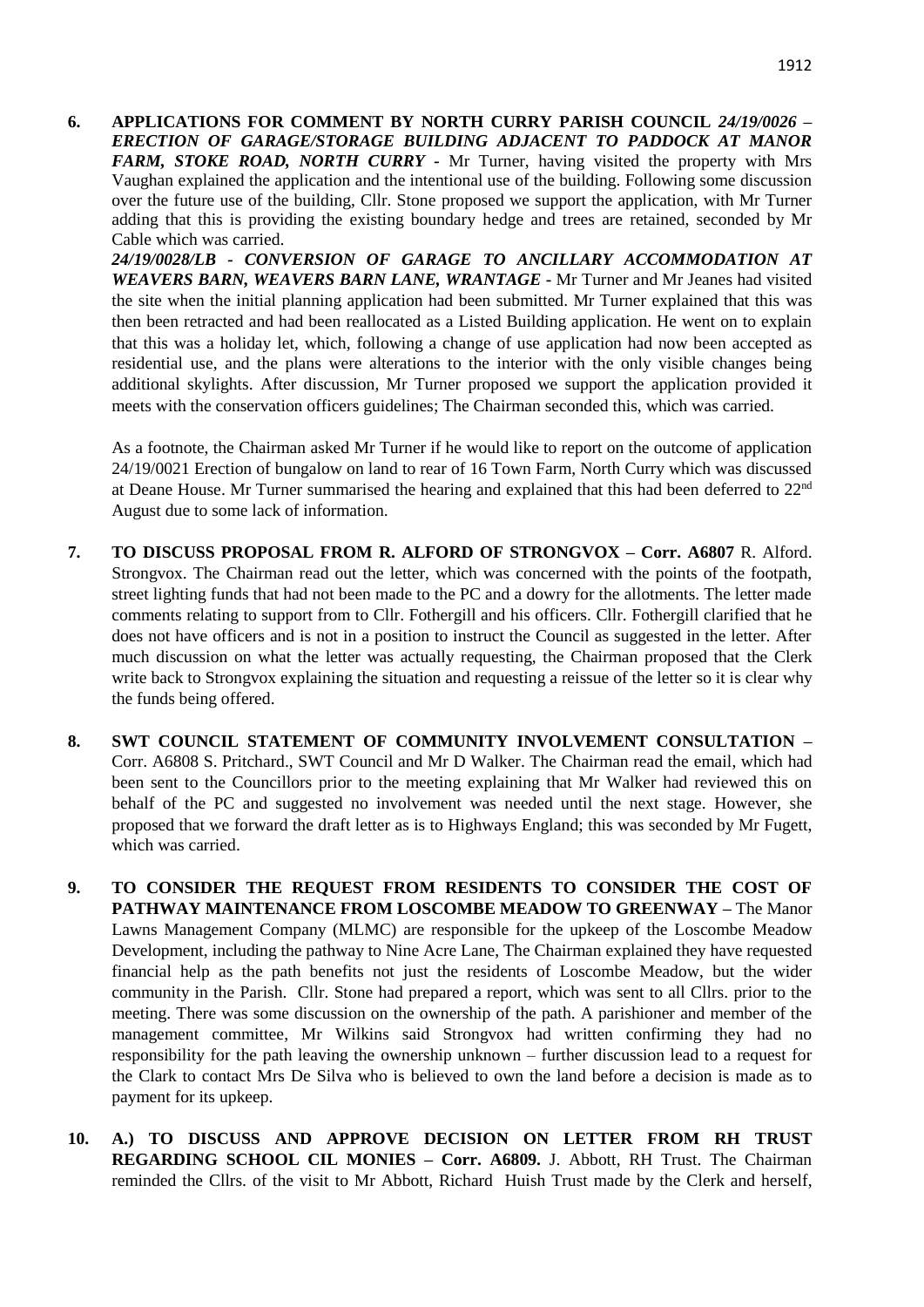which had resulted in the Trust and the school underwriting the risk of the monies for the school play equipment, should the district council fail to accept the criteria used to allocate the funds. After much discussion, the Chairman proposed the application for up to  $\text{\pounds}20,000$  of CIL funds for school play equipment be accepted and paid once the work was completed, seconded by Ms Turney, which was carried, Mr Fugett and Mr Cable were against the proposal and Cllr. Stone abstained.

**B.) TO DISCUSS AND APPROVE CHANGE OF USE FOR SOME OF THE JUBILEE FUNDS ALLOCATED FOR NORTH CURRY SCHOOL – Corr. 6810.** H Morley. The Chairman explained the request from Ms Morley to reallocate the excess Jubilee funds, which were previously ring-fenced to assist in building of new toilets in the old porta cabin, in order that they be used towards the redecoration of the Octopus classroom, the supply of new tables and chairs and fridge freezer for the wrap around care at the Pavilion, totalling £1000. There was some discussion around the monies and its use, following which the Chairman proposed we approve this and make payment once works are completed, seconded by Mrs Vaughan, which was carried, Mr Fugett was against the proposal. Mr Jeanes confirmed the additional funds required to make the total could be made available from the Facilities Development Fund.

- **11. TO DISCUSS AND APPROVE A STABLE HEATING SYSTEM -** The Chairman thanked Mr Jeans for the work he had put into researching the options. Mr Jeanes summarised the report, which he had circulated to the Cllrs. prior to the meeting. After much discussion about cost and timing of the boiler works, the Chairman proposed the existing boiler be replaced with like for like to ensure it is in place for winter, seconded by Mr Fugett, which was carried. Cllr. Stone, Mr Jeanes and Mr Dennis were against the proposal.
- **12. TO DECIDE REQUIREMENTS AND DECISION AND APPROVE COST FOR A BUS SEAT AND SHELTER AT BOROUGH POST BY THE BUS STOP - Corr. A6811.** Report from Ms Turney. The Chairman thanked Ms Turney for her work on this and posed the question of whether a shelter is required, or if a bench would suffice. There was some discussion, Mr Jeanes proposed Ms Turney obtain three quotes for option 2 on the report (a shelter with a shallow barrel roof and prop seats) this was seconded by Mr Smith, which was carried. Mr Turner was against the proposal, and Cllr. Stone and Mrs Vaughan abstained.
- **13. TO DISCUSS AND APPROVE COST OF SIGNPOST REPLACEMENT FINGERS WITH WRITING – Corr. A6812.** The Chairman explained the Clerk had received a late quote from the supplier, Mr Prior. The Clerk reported a delay in the quotation due to the painter and fitter retiring and Mr Prior needing to find a new contact for this element of the work. Mr Prior quoted £190 for the making of each of the three finger posts, quoting a further cost of £480 for painting and fitting. Cllr. Stone proposed we order the finger posts to be made, but contact Mr Keal for the painting, seconded by the Chairman which was carried.

# **14. CORRESPONDENCE**

**A6805 – A6812** already covered in matters arising and previous agenda items.

**A6813 - R. Lander and D. Walker re Taunton Park and Ride.** SWT Council Parking Department have agreed to continue to finance the site this year although they understand this to be the responsibility of SCC Highways, who in turn believe the responsibility should be with SWT Parking

**A6814 – P. Hitchcott –** Regarding Nine Acre Lane. Mr Hitchcott had concerns of safety on exiting his gateway onto the Lane due to cyclists. After discussion, it was clear that many people on bikes, running, disability scooters etc. use this lane leading to the footpath, and that a message be put in the newsletter for all users of road and paths to be responsible and considerate of others.

**A6815 – Somerset Road Safety Team –** Regarding a presentation for drivers, known as Route 60. The Chairman explained that a similar event had been held before, the only cost is the use of the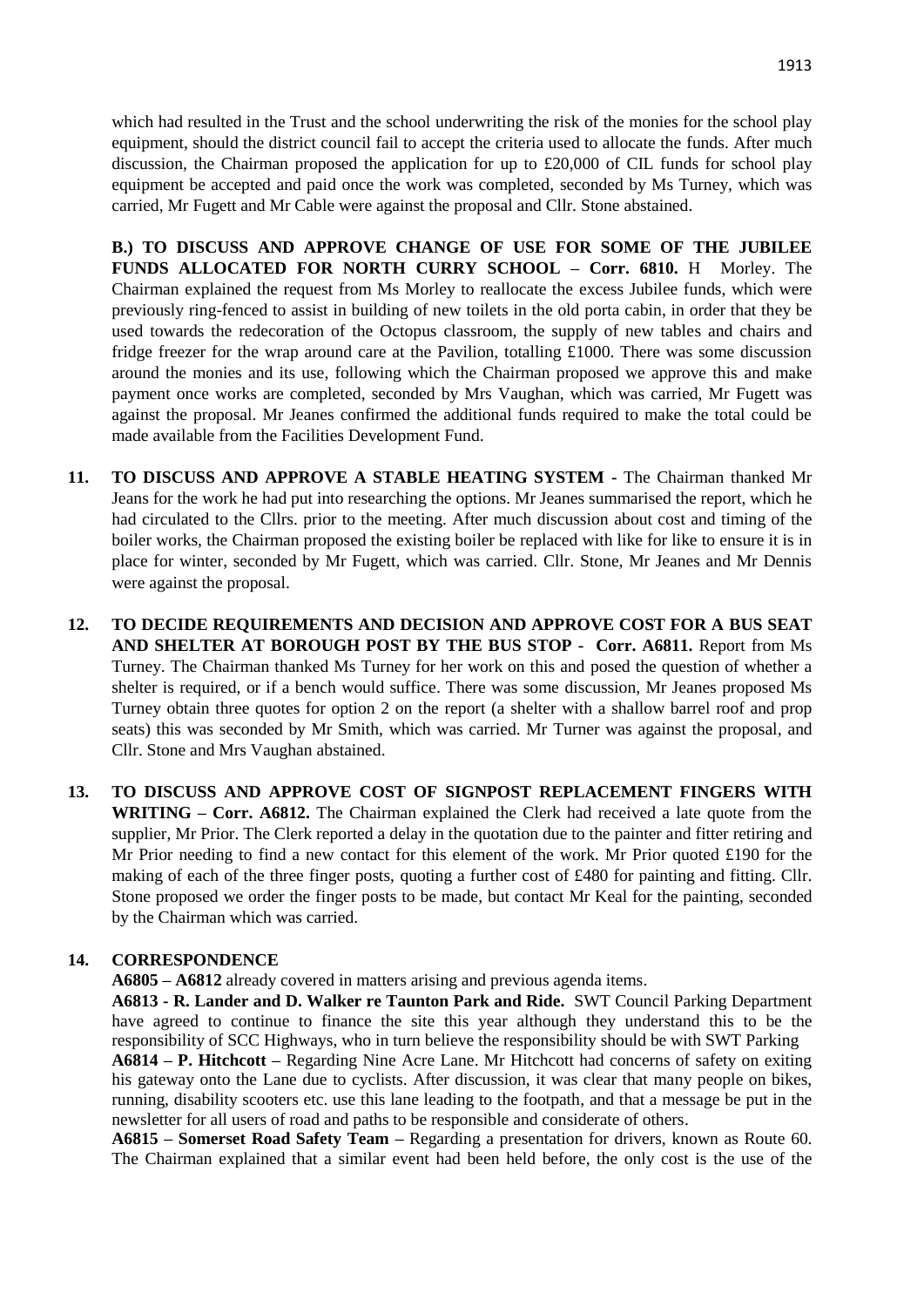Village Hall and the talk proved very popular. She proposed we support the event and obtain dates from the Village Hall and potentially the Pavilion; this was seconded by Mrs Burt, which was carried.

**B6816 Road closure notification** - Solomans Hollow 2/09/19 3 days (9:30-15:30)

**B6817 Road closure notification** - Moor Lane 05/09/19 - 1 night

**B6818 Road closure notification** - Queen Square, Shambles Knapp Lane 05/09/19 - 1 night

**B6819 Road closure notification** - Ham Road Creech St Michael - 3 days 20/08/19 (09:30 -15:30)

**B6820 Road closure notification** - Knapp Road 09/09/19 3 days

**B6821 Road closure notification** - Meare Green Lane, West Hatch 16/09/19 3 days

**B6822 E. Walliker** - A358 Preferred route announcement

**B6823 SWTC.** Planning - enforcement notice.

**15. FINANCE – The Monthly Account** was presented by Mr Jeanes, detailing all receipts and payments (including monthly direct debits which are not listed below), he proposed it be accepted, seconded by the Chairman, which was carried. Mr Jeanes also commented on the acceptance of the new signatories and confirmed he can now instigate the opening of the Co-op instant access savings account.

**Payment list** – The Chairman presented the payment list and proposed it be approved, Mr Dennis seconded the proposal, which was carried, and Mr Jeanes abstained.

| Cheque number | Payee                         | Amount |
|---------------|-------------------------------|--------|
| <b>BACS</b>   | <b>Clerk Salary</b>           | 674.05 |
| <b>BACS</b>   | NCVH room hire                | 15.51  |
| <b>BACS</b>   | <b>B</b> Jeanes Grass cutting | 47.83  |
| <b>BACS</b>   | Wessex Water - Loscombe       | 15.58  |
| <b>BACS</b>   | Stable - Water                | 29.23  |

**Insurance renewal:** Mr Jeanes explained the PC are in a long term undertaking with Zurich for one more year, therefore the PC is obliged remain with them unless there is an extraordinary reason why not to. However, if the Cllrs. think of anything they believe should be included in the policy, and may not be, then to contact the Clerk to check. Mr Jeanes also confirmed that we do not need the Kissing Gates included and the Clerk should remove these from the asset list.

# **16. COMMITTEE / DELEGATE REPORTS-**

**Footpaths –** Cllr. Stone reported that the kissing gate in Helland is now in situ and he will be exploring the next phase of kissing gates for review by the PC, this will be an agenda item in September.

**Playing Fields** – Mr Turner reported that the claim to the Playing Fields for the accident on the zip wire had now been received, he confirmed a replacement would be found once the incident has been concluded, he also commented on the use of the Pavilion for the school wrap around service.

**Village Hall –** Ms Turnery reported the VH are looking into new stage lighting, 106 monies ideas are still being discussed, the standard of the replacement bricks and pointing around the VH is being discussed. There are still vacancies available including the Secretary, Booking Secretary and positions on the Management Committee.

**Tree Warden –** the tree at Stoneyhead has now been issued a TPO

**Road Safety –** Committee remains to be established.

**Allotments –** nothing to report

**Stable –** nothing to report

**Flood Warden –** nothing to report

White Street – Cllr. Stone reported the footpath fence around the playing field is to be removed and set back in order that dog walkers can use the footpath without dogs running on the pitch.

Wildlife Group – Cllr. Stone reported that the group have a moth trap, have been exploring the species using the area, and encourage people to visit the site to see what they have found. **SALC:** nothing to report